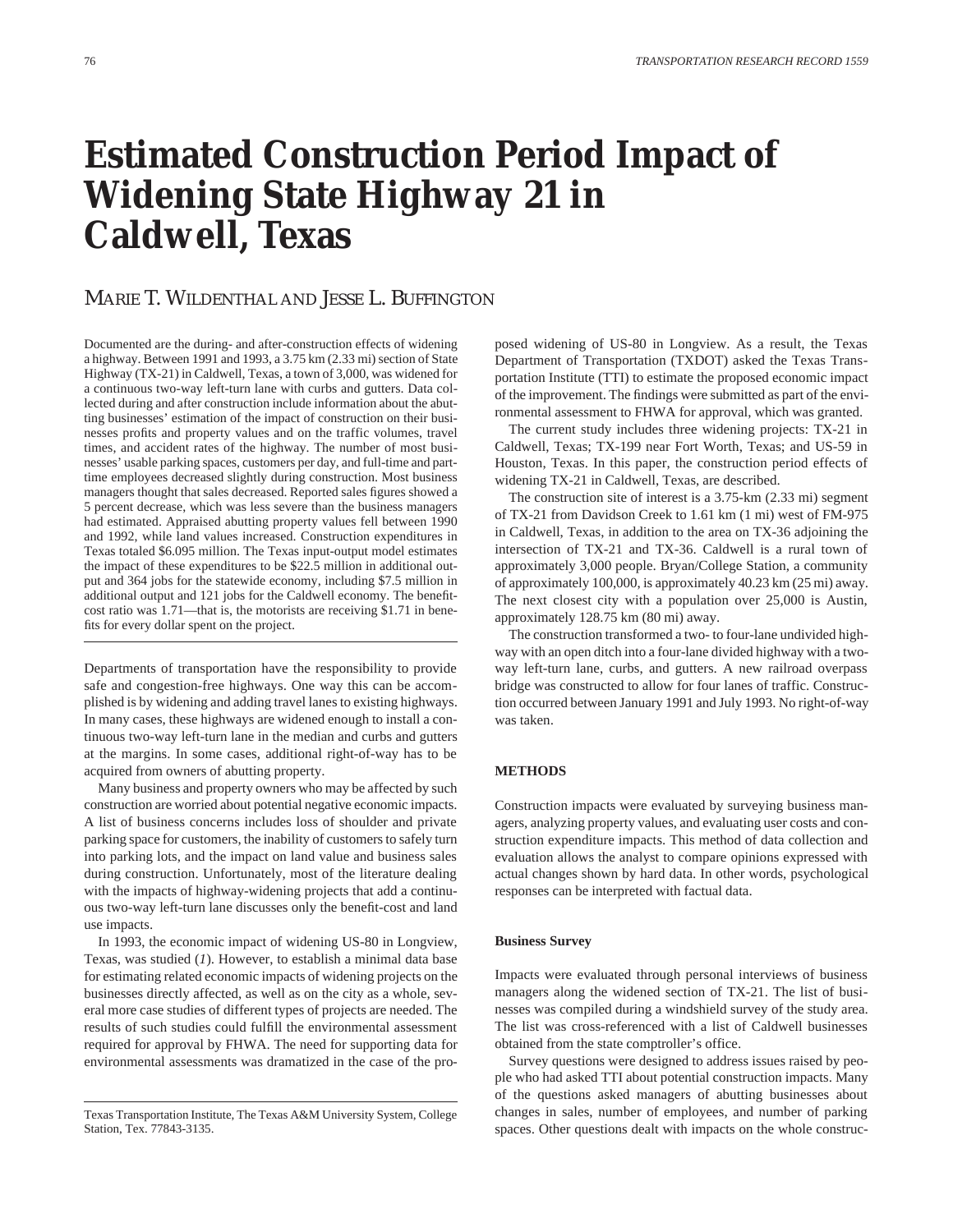tion area, such as the change in traffic volume, number of accidents, and travel time. Managers were also asked to provide their number of parking spaces, actual sales, and employment figures before and during construction.

During a previous study, the surveys had been administered by mail. The response rate was low, and some of the returned surveys were incomplete. Therefore, the surveys for this study were administered in person, mainly by three TTI researchers during the week of July 26, 1993. The few remaining surveys were administered over the following 2 weeks. One manager refused to answer the questionnaire, and two went out of business during the interview period. Fifty-four responses were received.

Personal interviews worked out better than anticipated. Not only did the response and completion rate improve, but the quality of response improved as well. Managers related anecdotes about the construction that they probably would not have taken the time to write about.

## **Property Data**

The property data were obtained from the Burleson County Appraisal District. The appraiser provided the appraisal records for each property abutting construction. He also provided property values for the city of Caldwell.

## **Traffic Data**

Traffic data was collected by TTI's Transportation Analysis and Design Division. The engineers set up equipment to count the number of cars passing through each intersection for each hour of the day for 3 consecutive days each year. They also counted turning movements at intersections for several 15-min intervals during the day. They classified the vehicles as cars, trucks, buses, and so on. Most importantly, they drove up and down the study area in instrumented vehicles so they could record events, such as stopping at a stop sign or for a construction worker, and times of the events. All of these data are useful in benefit-cost analysis, which was conducted using the MicroBENCOST model for this analysis.

## **Impact of Construction Expenditures**

The contractors of the TX-21 widening project in Caldwell were asked to break down their expenditures in the Caldwell area versus elsewhere so construction expenditure impact estimates could be made. These numbers were used in the Texas Input-Output model to estimate the impact of the construction expenditures on output and employment for both the Caldwell area and Texas.

## **BUSINESS IMPACT**

The business managers were asked to estimate the extent to which highway construction activities affected different aspects of their businesses, all abutting businesses, and all Caldwell businesses. These opinions were compared to actual changes experienced by their businesses and also Caldwell businesses when the data were available. The gross sales for all Caldwell businesses combined were obtained from the state comptroller's office.

## **Individual Business Impacts**

Business managers were asked to indicate the number parking spaces they had available, the number of occupied parking spaces, percentage of customers from out-of-town, and the number of fulltime and part-time employees before and during construction. These data are reported in this section along with a comparison of actual data with business managers' opinions on sales and profits.

#### *Customer Parking*

Sixty percent (32) of the business managers thought that the number of their parking spaces did not change during construction. Available parking decreased for most (21) of the rest of the businesses. Nine managers (16.67 percent) thought they lost more than half of their parking spaces, while 12 (22.22 percent) thought they lost fewer than half of their parking spaces.

Responding managers had a total of 745 parking spaces before construction and 695 during construction. Note that no right-of-way was purchased, so the 50 lost parking spaces (7 percent) were either located on the existing right-of-way or were lost in the creation of curbs and gutters.

Responding managers reported a total of 575 occupied parking spaces during the busiest hour of an average day before construction, and 438 occupied parking spaces during construction. The 24 percent decrease may have been due to the appearance of reduced accessibility to the businesses.

#### *Number of Customers per Day*

The impact on the number of customers per day was stronger than on parking spaces. Only 13 managers (24.07 percent) thought number of customers they had per day did not change. Twenty-one managers (38.89 percent) thought they lost up to 50 percent of their customers during construction, while 15 (27.78 percent) thought they lost more than 50 percent of their daily customers. Two managers (3.70 percent) thought they had more customers per day during construction. These were places where the construction workers would stop or places that were relatively more accessible during construction.

Some businesses were able to conduct business even though they were less accessible to customers. One business owner took phone orders during construction but lost drop-in customers. Another business owner sent agents out to do business to compensate for his inaccessibility.

#### *Number of Full-Time Employees*

Forty-four of the responding business managers (81.49 percent) thought that the number of their full-time employees did not change during the construction, while eight business managers (14.81 percent) thought that the number of their full-time employees decreased during construction. Only one business manager (1.85 percent) thought that the number of his full-time employees increased during construction. Responding business managers employed a total of 327 full-time workers before construction and 311 during construction. Therefore, there was a net loss of 16 full-time employees, while eight businesses lost full-time employees and one business gained full-time employees.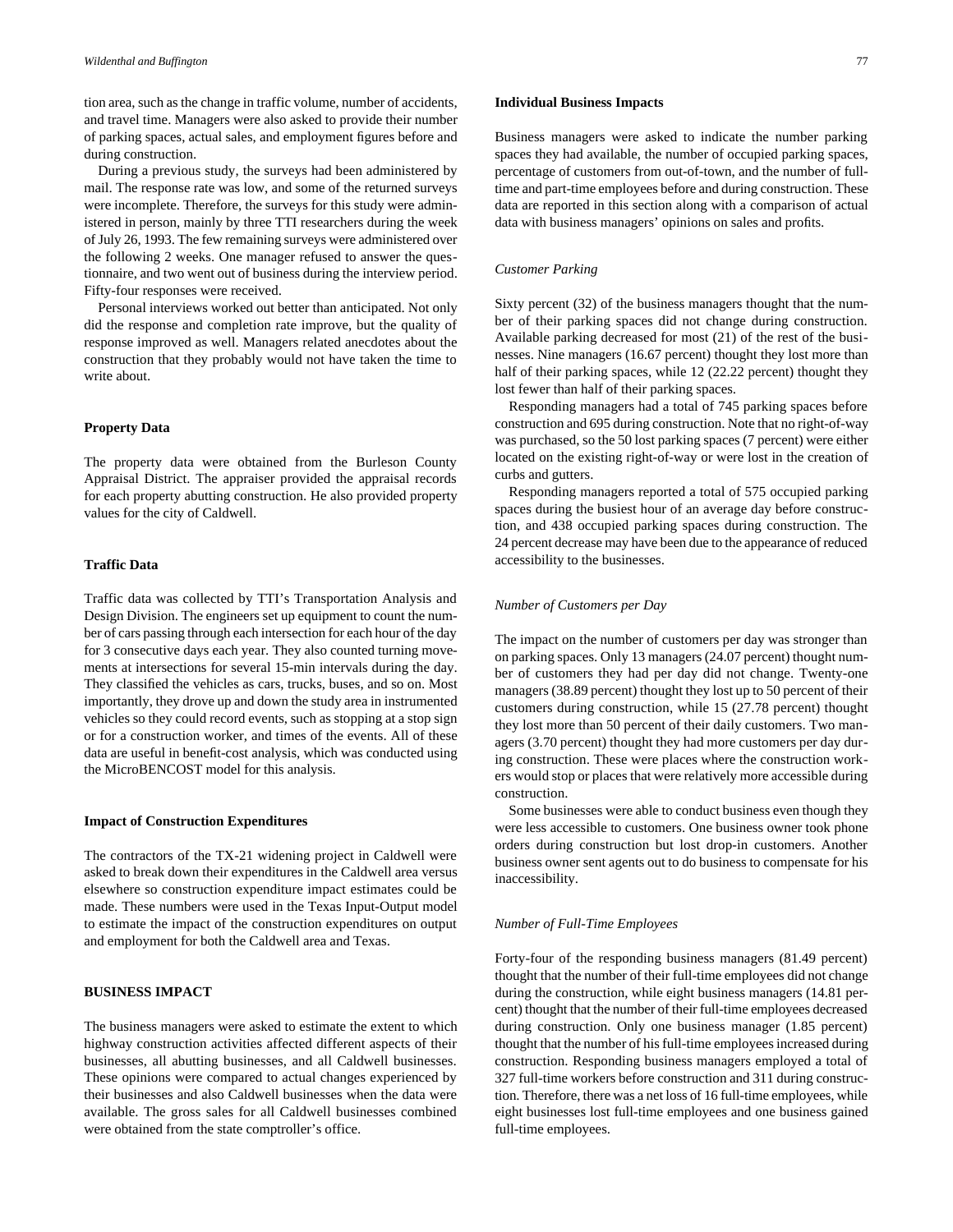#### *Number of Part-Time Employees*

The responses about part-time employees are similar to those about full-time employees. Forty-three of the responding business managers (79.64 percent) thought that the number of their part-time employees did not change during the construction, while eight business managers (14.81 percent) thought that the number of their parttime employees decreased during construction. Only one business manager (1.85 percent) thought that the number of his part-time employees increased during construction. There were a total of 121 part-time employees for the responding businesses before construction and 115 during construction. Therefore, eight business lost parttime employees, one business gained part-time employees, and there was a net loss of six part-time employees. Apparently, the businesses that reduced the number of their full-time employees did not replace them with part-time help.

## *Gross Sales*

Fourteen of the business managers thought their gross revenue did not change during the highway widening. Thirty-four (62.96 percent) thought their sales declined. Twenty (37.03 percent) of those businesses thought they lost 25 percent or more of their gross sales. Three businesses thought their gross sales increased for many of the same reasons that they had more customers.

Twenty-three businesses reported their sales volumes for 1990 and 1991. The combined sales of responding businesses decreased 5 percent during construction, from \$15,738,258 to \$14,882,738.

The decrease in abutting businesses' sales is supported by the opinions of abutting businesses. However, while three businesses thought their sales increased, five reported increases in sales averaging \$159,046. Furthermore, while 34 (approximately 60 percent of those providing their opinion) thought that their sales decreased, 11 (approximately 50 percent of those reporting their actual gross sales) reported decreases averaging \$137,562. The net change in actual reported sales by 23 businesses was  $-\$855,520$ . If the businesses reporting their actual gross sales are assumed to be representative of all abutting businesses, gross sales did decrease, but not by as much as the businesses' opinions would indicate.

More business managers were willing to provide their sales volume levels than their actual sales volumes. A slightly higher percentage of businesses were in lower sales categories during construction than before construction. No individual businesses moved to higher sales categories during construction than they were in before construction. Six businesses moved to lower categories.

Most business managers commenting on their gross sales had a decline in sales. One business owner thought about closing during construction, and another actually closed for three months. Businesses relying on drop-in traffic were considerably hurt. Businesses selling unique products generally were not affected as drastically as others.

#### *Net Profit*

Changes in net profit were similar to changes in gross sales. Fifteen (27.78 percent) managers thought their net profit did not change, while 31 (57.41 percent) thought their net profit declined. Only two business managers (3.70 percent) thought their net profit increased.

## **Impact on All Highway and Other City Businesses**

Individual business owners or managers were asked their opinions about the gross sales impact of construction activities on all highway businesses and also on other city businesses. These opinions are presented below.

#### *All Abutting Businesses*

Most business managers (70.37 percent) on TX-21 thought that total sales for all businesses on TX-21 decreased during construction. Assuming that the 23 businesses that reported their actual sales are representative of all abutting businesses, this expectation was true. Twenty-eight percent of the managers did not respond when asked what the impact was.

#### *Other City Businesses*

The numbers and percentages of all businesses abutting the construction and in Caldwell are presented in Table 1. Abutting businesses constituted approximately one-third of the businesses in 1990 and almost one-half in 1991, so nonabutting businesses made up two-thirds of Caldwell businesses in 1990 and one-half in 1991. The number of Caldwell service establishments declined, while the number of retail establishments increased during construction. The number of service and retail businesses abutting the highway increased between 1990 and 1991. Approximately three-fourths of the businesses abutting the highway were retail establishments; slightly more than half of all Caldwell businesses were engaged in retail trade. A small percentage of the highway businesses were involved in finance, insurance, and real estate (F.I.R.E.), and a few were involved in wholesale trade.

Gross Sales Business managers located on TX-21 were asked their opinion of the construction's impact on gross sales of Caldwell business managers not located on TX-21. Thirty percent of the businesses did not think that other Caldwell businesses' sales changed because of the construction. Twenty-five percent thought that non-TX-21 businesses sales decreased, while 15 percent thought they increased. Thirty percent did not have an opinion about the change in nonabutting businesses' sales. The total gross sales for all Caldwell businesses increased 5 percent, from \$84,511,505 to \$90,140,024. Assuming that the 23 businesses that provided their gross sales figures are representative of all abutting businesses, abutting businesses' gross sales decreased 5 percent. Nonabutting sales must have increased for Caldwell total sales to have increased 5 percent. Therefore, approximately 15 percent of the managers recognized the increase in Caldwell gross sales.

**Employment** Twenty-two business managers (40.74 percent) did not have an opinion when asked how employment changed for Caldwell businesses not located along TX-21. Seventeen business managers (31.48 percent) did not think that employment for non-TX-21 businesses changed, while 11 business managers (20.38 percent) thought that it decreased. Four business managers (7.40 percent) thought it might have increased.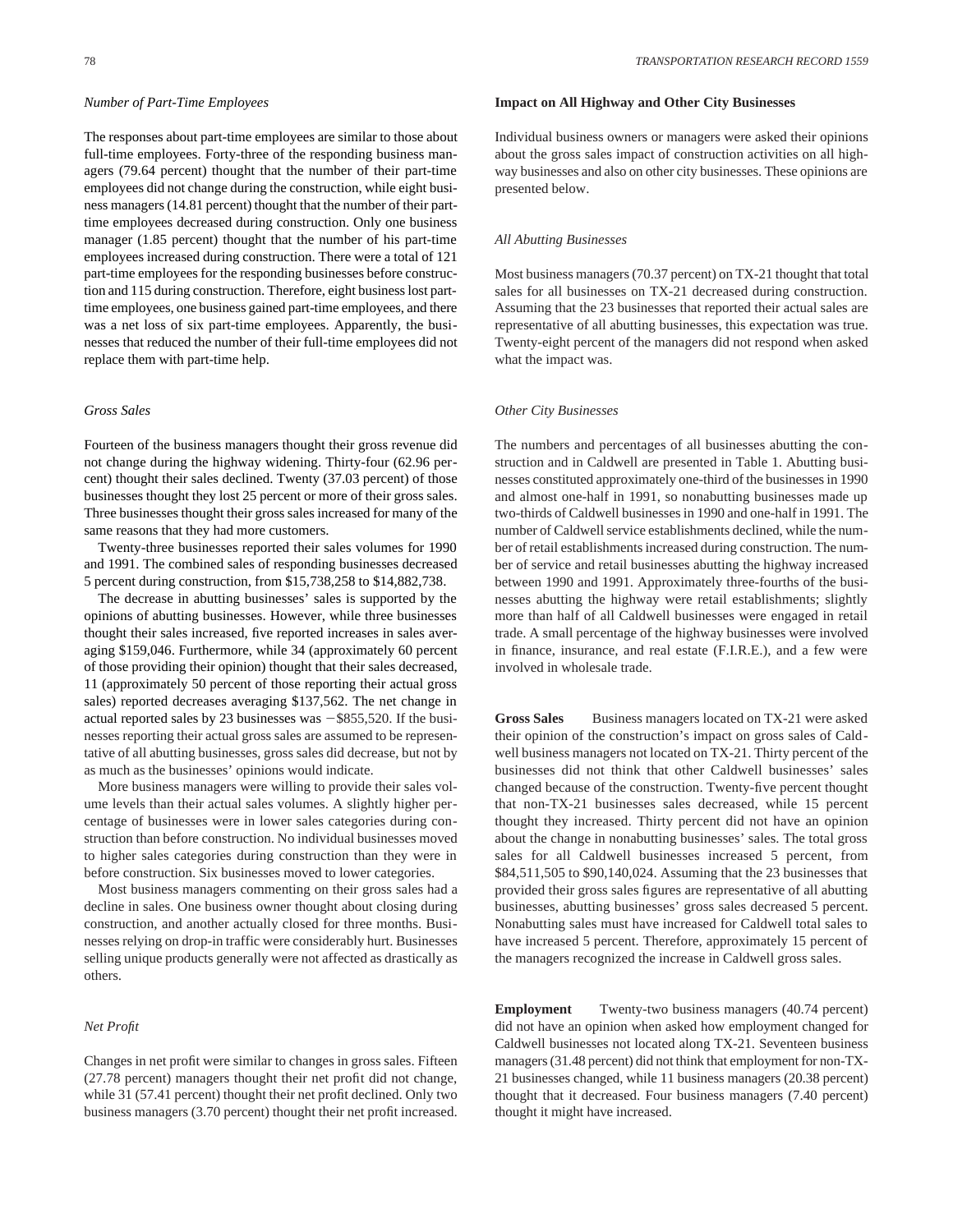| Industry                      | Year | Number of<br>Outlets on<br>S.H. 21* | Percent of<br>S.H. 21<br>Outlets per<br>Industry per<br>Year | Number of<br>Outlets in<br>Caldwell <sup>b</sup> | Percent of<br>Caldwell<br>Outlets per<br>Industry per<br>Year |
|-------------------------------|------|-------------------------------------|--------------------------------------------------------------|--------------------------------------------------|---------------------------------------------------------------|
| F.I.R.E                       | 1990 | $\mathbf{2}$                        | 6.06                                                         | $\overline{2}$                                   | 1.82                                                          |
|                               | 1991 | $\mathbf{2}$                        | 4.08                                                         | $\mathbf{2}$                                     | 1.82                                                          |
| Manufacturing                 | 1990 | $\bf{0}$                            | 0.00                                                         | 8                                                | 7.27                                                          |
|                               | 1991 | $\mathbf 0$                         | 0.00                                                         | 8                                                | 7.27                                                          |
| Mining                        | 1990 | $\bf{0}$                            | 0.00                                                         | 3                                                | 2.73                                                          |
|                               | 1991 | 0                                   | 0.00                                                         | 3                                                | 2.73                                                          |
| Retail Trade                  | 1990 | 27                                  | 81.82                                                        | 62                                               | 56.36                                                         |
|                               | 1991 | 36                                  | 73.47                                                        | 65                                               | 59.09                                                         |
| <b>Services</b>               | 1990 | 3                                   | 9.09                                                         | 23                                               | 20.91                                                         |
|                               | 1991 | 10                                  | 20.41                                                        | 20                                               | 18.18                                                         |
| Wholesale<br>Trade            | 1990 | $\mathbf{1}$                        | 3.03                                                         | 8                                                | 7.27                                                          |
|                               | 1991 | $\mathbf{1}$                        | 2.04                                                         | 7                                                | 6.36                                                          |
| Transportation                | 1990 | $\bf{0}$                            | 0.00                                                         | $\mathbf{1}$                                     | 0.91                                                          |
|                               | 1991 | $\bf{0}$                            | 0.00                                                         | $\mathbf{1}$                                     | 0.91                                                          |
| Other                         | 1990 | 0                                   | 0.00                                                         | 3                                                | 2.73                                                          |
|                               | 1991 | $\bf{0}$                            | 0.00                                                         | $\overline{\mathbf{4}}$                          | 3.64                                                          |
| All Major<br><b>Divisions</b> | 1990 | 33                                  | 100.00                                                       | 110                                              | 100.00                                                        |
|                               | 1991 | 49                                  | 100.00                                                       | 110                                              | 100.00                                                        |

**TABLE 1 Change, Before or After Construction, in Number and Percentage of Businesses Abutting Construction and in Caldwell, Texas**

Source: State Comptroller's Office and windshield survey

Source: State Comptroller's Office

## **PROPERTY VALUE IMPACT**

It is important to look at changes in property values abutting construction sites in light of changes in nonabutting property values in the vicinity of the construction. Therefore, Caldwell property value trends have been investigated to determine if abutting property value changes were similar.

## **Property Value Trends**

Property value effects were considered from three different perspectives: each business manager's opinion of how his own business property value was affected by the widening construction, how TX-21 property value changed as a result of construction, and also how all Caldwell property value changed.

#### *Individual TX-21 Properties*

Twenty-eight business managers (51.86 percent) did not think that the business property value changed during the construction. Twelve business managers (22.22 percent) did not respond when asked if their property values changed during the construction. Eleven business managers (20.37 percent) thought their property value decreased, while three business managers (5.55 percent) thought their property value increased.

Evaluating the actual direction of change showed that approximately three-fourths of the property values did not change during construction. Of the remaining property values, more than twice as many decreased as increased. Therefore, a greater percentage of property values remained unchanged than was anticipated by the business managers.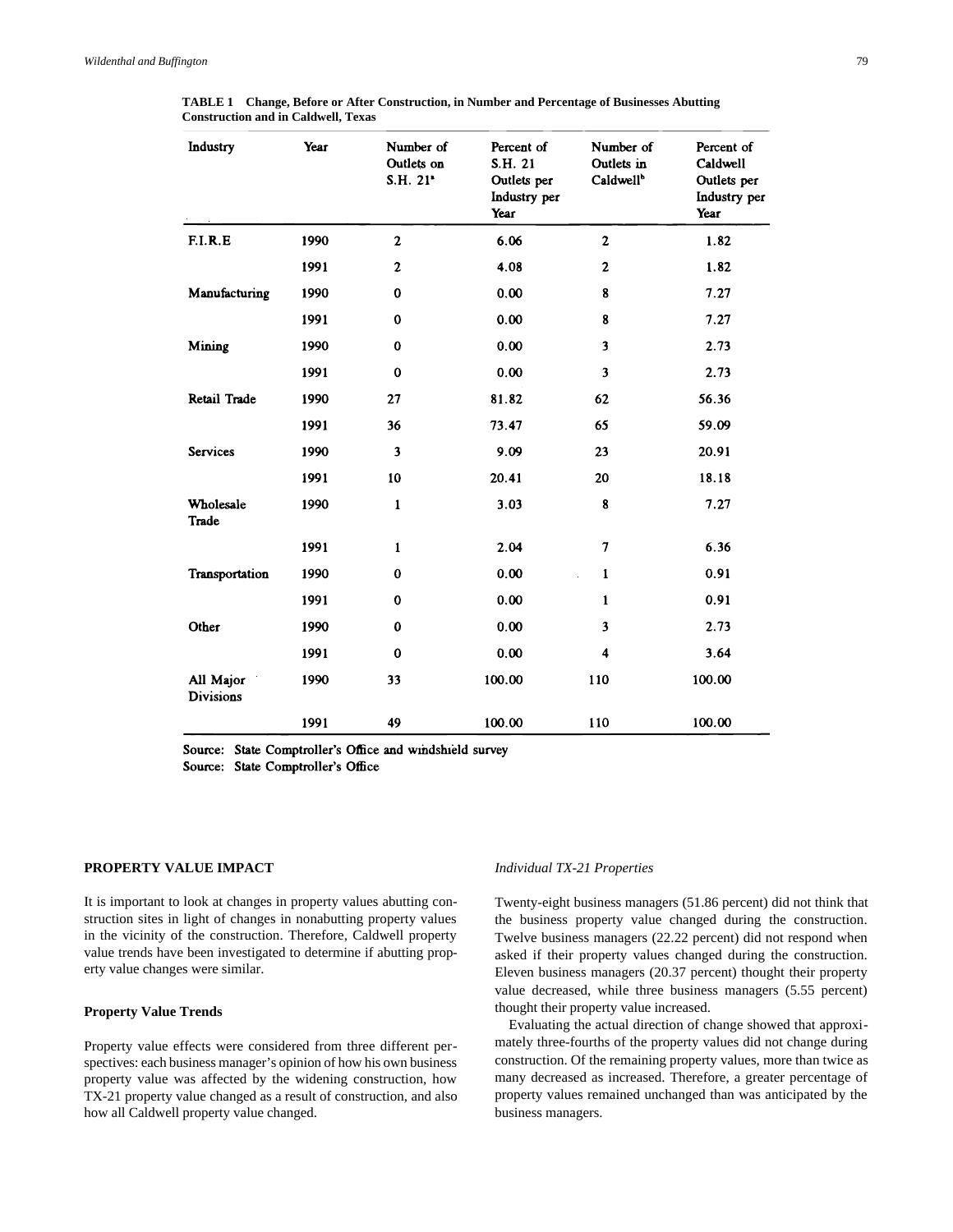#### *All Highway 21 Properties*

Twenty business managers (37.05 percent) thought that property values along TX-21 decreased during the construction, while 17 business managers (31.48 percent) did not respond when asked if their property value had changed. Fifteen (27.77 percent) business managers thought that these property values did not change, while two business managers (3.70 percent) thought that TX-21 property values increased during construction. Actual highway property values, presented in Table 2, decreased between 1990 and 1992. Therefore, 37 percent of the managers recognized the property value decline. Note that appraised land values increased in 1992, during construction. Therefore, most if not all of the decrease in TX-21 property values is due to a decrease in improvement values. Probably most of the decrease in improvement values is due to physical depreciation of existing structures.

#### *All Caldwell Properties*

Twenty-six business managers (48.17 percent) did not think that Caldwell property values changed during the construction, while 17 business managers (31.48 percent) did not respond when asked if Caldwell property values changed during the construction. Eight business managers (14.80 percent) thought that Caldwell property values decreased during the construction, while three (5.55 percent) business managers thought they had increased. As shown in Table 3, Caldwell real property value has been decreasing since 1986 and decreased 10.6 percent between 1990 and 1992. However, most managers did not notice the decline. Land values are not available for improved Caldwell properties. However, the real unit value of vacant land in Caldwell decreased 6.75 percent between 1990 and 1992.

## **USER COST IMPACTS**

The business managers were asked to estimate the extent to which highway construction activities affected traffic volume, travel time, and accident numbers in the construction area. The opinions and actual numbers are compared in this section. The benefit-cost ratio was also estimated.

#### **Traffic Volume**

Twenty-four business managers (44.44 percent) indicated that there was no change in the traffic volume on TX-21 during construction, while 11 business managers (20.37 percent) indicated that the traffic volume increased. Thirteen business managers (24.08 percent) thought that the traffic volume decreased, while six (11.11 percent) did not have an opinion about the change in traffic volume. Automatic traffic counter data, averaged over 3 consecutive days each year at several locations on TX-21, recorded 6,960 vehicles in 1991, 5,583 vehicles in 1992, and 5,947 vehicles for 1993. Therefore, TX-21 traffic volume dropped by 5 percent between 1991 and 1992 and rose by 6 percent between 1992 and 1993. It was still lower in 1993 than in 1991, so 24 percent of the managers recognized the decrease in traffic volume.

## **Travel Time**

Forty-two business managers (77.78 percent) thought that the time it took to travel through Caldwell on TX-21 increased during the construction. Three business managers (5.56 percent) thought that it did not change, while seven (12.96 percent) thought that it decreased. Two business managers (3.70 percent) did not respond to the question. The average travel time for instrumented vehicle runs in 1991 was 4 min 21 sec, while the average travel time in 1992 was 4 min 43 sec, so travel time increased by 8.4 percent during the first year of construction. Therefore, 78 percent of the managers recognized that travel time increased.

## **Accidents**

Twenty-eight of the business managers (51.85 percent) thought that the number of accidents on TX-21 increased during the construction, while 11 (20.37 percent) did not think that the number of accidents changed. Two business managers (3.70 percent) thought that the number of accidents went down, while 13 (24.08 percent) did not have an opinion about the change in the number of accidents.

The total number of accidents on TX-21 and TX-36 in Caldwell for 1984 to 1993 is shown in Table 4. There was a slight increase in accidents during construction. The increase was detected by 52 percent of the managers. Only a few of the construction zone accidents were construction related.

**TABLE 2 Appraisal Values for Properties Abutting Construction Area on TX-21 and TX-36 for Various Years**

| Year | Land Value (\$) | Number of<br>Properties | Total Appraisal<br>Market Value (\$) | Real Appraisal<br>Value (\$) $(1994 =$<br>100) |
|------|-----------------|-------------------------|--------------------------------------|------------------------------------------------|
| 1980 | 1,405,520       | 137                     | 5.550,400                            | 9,982,637                                      |
| 1985 | 1,903,507       | 137                     | 8,715,740                            | 12,004,393                                     |
| 1990 | 1,593,705       | 137                     | 8,755,280                            | 9,927,563                                      |
| 1992 | 1,882,545       | 137                     | 8,114,118                            | 8,571,007                                      |

Source: Burleson County Appraisal District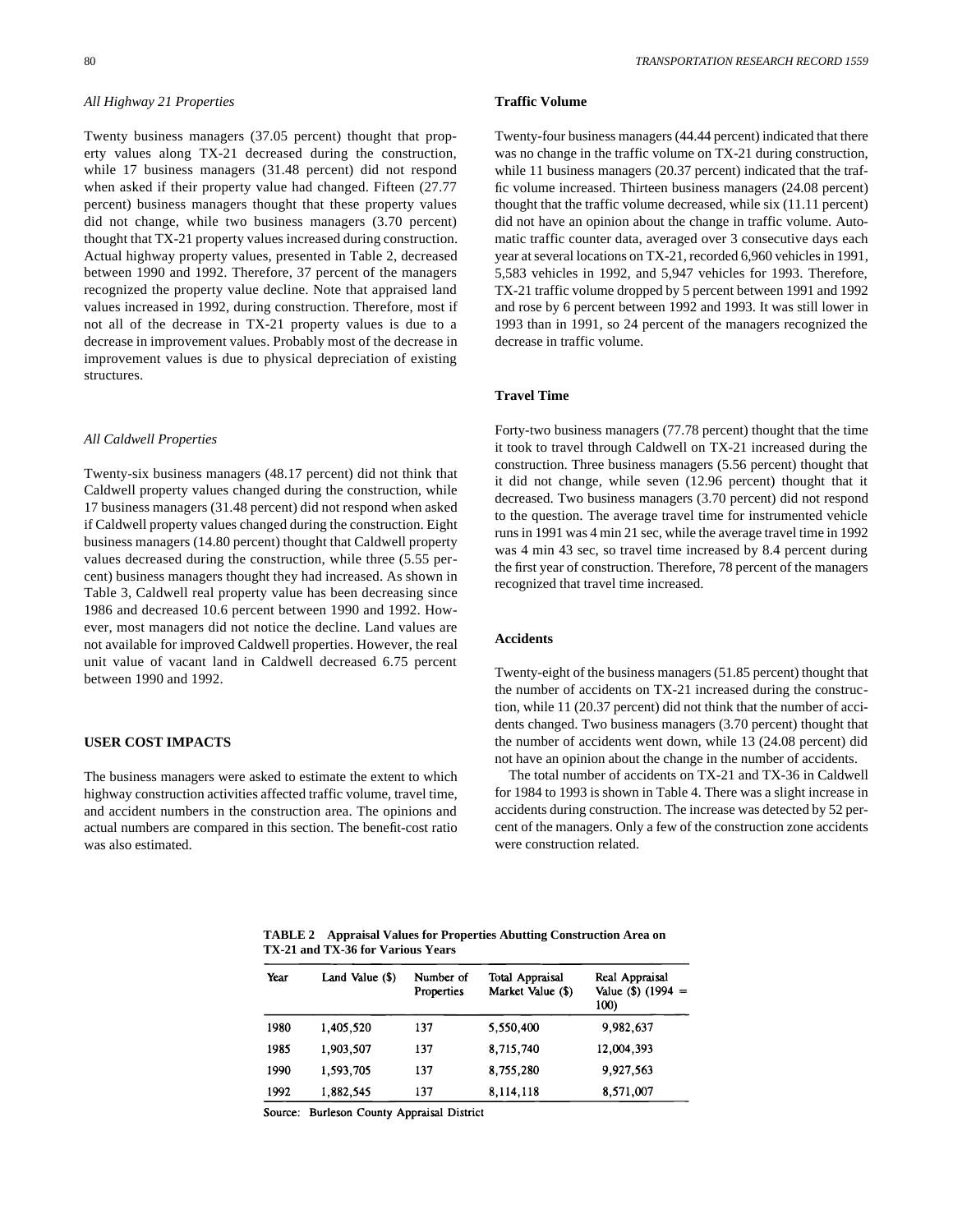| Year | Total Net Appraisal Value (\$) | Real Total Net Appraisal<br>Value (\$) $(1994 = 100)$ |
|------|--------------------------------|-------------------------------------------------------|
| 1983 | 68,160,862                     | 101,420,077.79                                        |
| 1984 | 69,043,477                     | 98,481,648.62                                         |
| 1985 | 82,035,182                     | 112,988,977.43                                        |
| 1986 | 84,476,240                     | 114,227,908.46                                        |
| 1987 | 78,369,587                     | 102,239,197.13                                        |
| 1988 | 80,467,764                     | 100,805,770.28                                        |
| 1989 | 78,438,896                     | 93,747,132.15                                         |
| 1990 | 76, 333, 575                   | 86, 554, 214. 34                                      |
| 1991 | 76,211,080                     | 82,925,712.60                                         |
| 1992 | 73,231,058                     | 77, 354, 545. 94                                      |
| 1993 | 72,411,558                     | 74, 265, 694, 77                                      |
|      | <b>PUILLER</b>                 |                                                       |

**TABLE 3 Value of Caldwell Property Between 1983 and 1993**

Source: Burleson County Appraisal District

#### **Benefit-Cost Ratio**

The MicroBENCOST benefit-cost model was used to analyze the benefits and costs to motorists of the highway widening construction. Construction period negative benefits totaled \$54,630, but the net benefits discounted over 20 years totaled \$7,399,610.

The cost figures are summarized in Table 5. The benefit-cost ratio was 1.71, which means that the motorists are receiving \$1.71 in benefits for every dollar spent on the project.

## **IMPACT OF CONTRACTOR'S EXPENDITURES**

The impact of the contractor's expenditures was estimated with multiplier analysis. Employment and output multipliers were developed from the 1986 Texas Input-Output Model to produce statewide estimates of impacts from TX-21 and TX-36 widening expenditures. Impact estimates were made using the most applicable expenditure category in the input-output model, which is Category 20, New Road/Highway Construction. The estimated employment mul-

tiplier in 1986 for New Road/Highway Construction is 53.7601 jobs per million dollars of expenditures. This includes the direct impact of the construction expenditures, the indirect impacts on the suppliers, and the induced effect of increased consumer spending. Because costs have fallen since 1986, the multiplier can be adjusted using the Annual Price Trends for Federal-Aid Highway Construction, which gives a composite index for Texas of 114.6 for 1986 and 102.82 for 1993. An adjusted employment multiplier of 59.73 is generated by dividing the 1993 composite index by the 1986 composite index, and dividing the 1986 employment multiplier for New Road/Highway Construction by the ratio of the indexes. Applying this multiplier to the \$6.095 million of construction expenditures indicates that widening TX-21 and TX-36 generated about 364 new jobs for the Texas economy. It is unknown how much employment was generated in the Caldwell area. However, applying the multiplier to the \$2.032 million expenditures in Caldwell gives an estimated increase in Caldwell employment of 121 new jobs.

The total output multiplier is 3.69 dollars of output per dollar of expenditures. Applying this multiplier to the \$6.095 million dollars of expenditures indicates that widening TX-21 and TX-36 generated

| Year           | Total Number of | Number of Construction Zone Accidents |                         |  |
|----------------|-----------------|---------------------------------------|-------------------------|--|
|                | Accidents       | Non-Construction<br>Related           | Construction<br>Related |  |
| 1985           | 74              | $\overline{c}$                        | 0                       |  |
| 1986           | 54              | 0                                     | 0                       |  |
| 1987           | 52              | 0                                     | $\bf{0}$                |  |
| 1988           | 64              | 3                                     | 0                       |  |
| 1989           | 49              | 1                                     | 0                       |  |
| 1990           | 90              |                                       | $\Omega$                |  |
| 1991           | 72              | 29                                    | 7                       |  |
| 1992           | 75              | 58                                    | 5                       |  |
| 1993 (Jan-Oct) | 53              | 15                                    | 0                       |  |

**TABLE 4 Number of Accidents per Year, TX-21 and TX-36 in Caldwell, 1985–1993**

Source: Texas Accident Database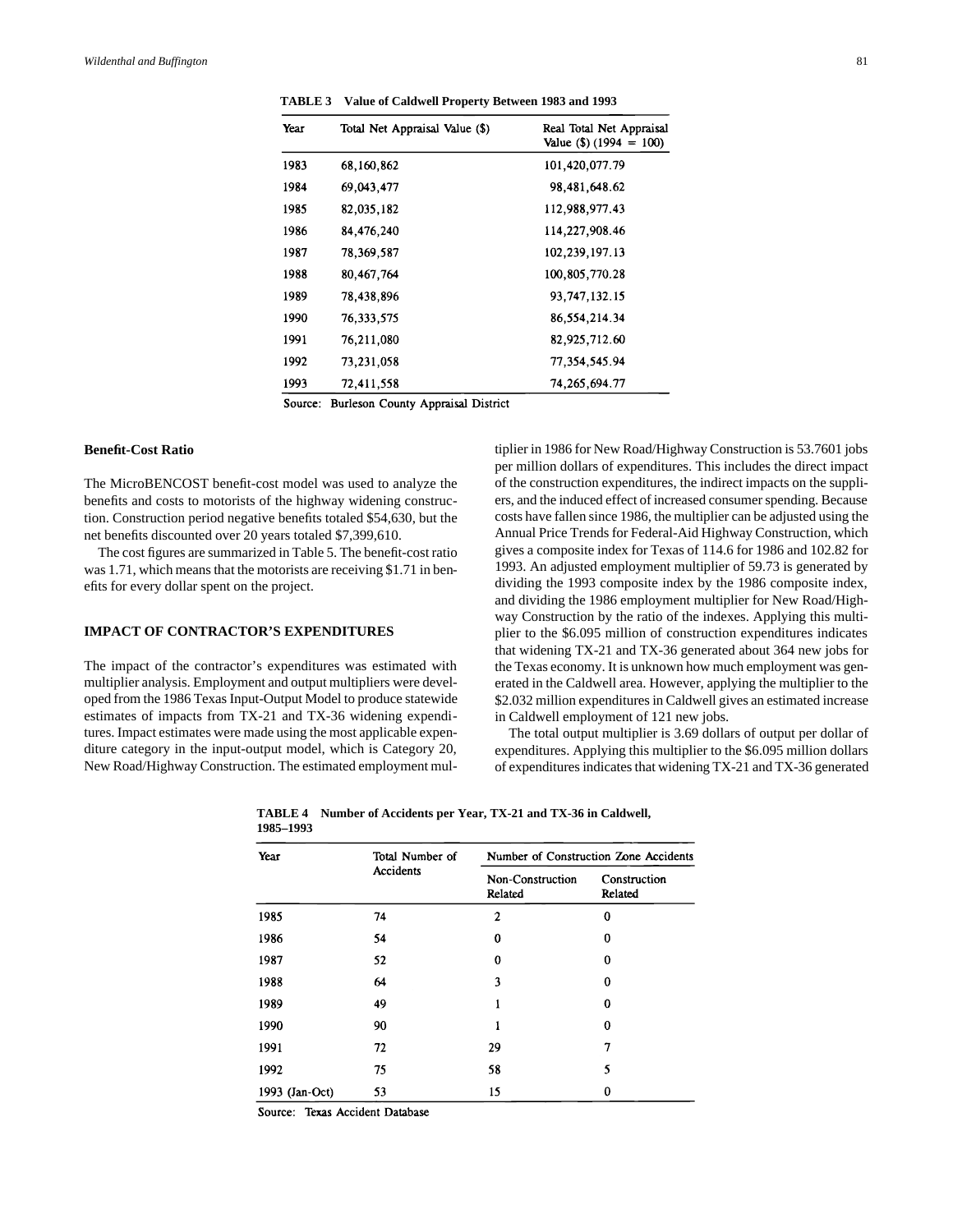| <b>Motorist Benefits</b>                  | Benefit Value (\$) |
|-------------------------------------------|--------------------|
| <b>Delay Savings</b>                      | 7,895,680          |
| Reduced Vehicle Operating Cost            | $-1,629,480$       |
| <b>Accident Reduction</b>                 | 1,133,750          |
| Total Discounted User Benefits            | 7.399.940          |
| Discounted Construction Costs             | 5,805,000          |
| Discounted Maintenance Costs              | 203,000            |
| Salvage Value                             | 1,672,000          |
| Total Discounted Costs Less Salvage Value | 4,336,000          |
| Gross Benefit-Cost Ratio: 1.71            |                    |

**TABLE 5 Discounted Benefits, Costs, and Benefit-Cost Ratio, 1994**

about \$22.5 million in additional output. Again, it is unknown how much of this increase benefited the Caldwell area, but an estimate using the multipliers and the \$2.032 million expenditure in Caldwell is \$7.5 million.

## **IMPACT ON ENVIRONMENT AND GENERAL APPEARANCE**

Impacts on the environment were assessed using the answers to opinion questions on the survey described in the Business Impact section. The impacts are divided into two categories: those on the individual abutting businesses and those on all abutting businesses. The general impacts are those on noise level, air pollution level, and the general appearance of TX-21 and TX-36.

#### **Individual Businesses**

#### *Noise Level*

Business managers were first asked about the construction impact on the noise level at their own business during construction. Thirtyfour business managers (62.97 percent) thought that the noise level went up, while one business manager (1.85 percent) thought the noise level decreased. Eighteen business managers (33.33 percent) did not think the noise level changed, and one business manager (1.85 percent) did not have an opinion about the change in noise level at his business.

#### *Air Pollution Level*

Business managers were asked a similar question about the construction impact on the air pollution level at their own businesses during construction. Twenty-four business managers (44.45 percent) experienced an increase in the air pollution level, while 22 (40.74 percent) did not think that the air pollution level changed. Two business managers (3.70 percent) thought that the air pollution level decreased during construction, and six business managers (11.11 percent) did not have an opinion about the change in air pollution level at their businesses.

#### **All TX-21 Businesses**

#### *Noise Level*

The business managers were also asked about the change in noise level on TX-21. Thirty-five business managers (64.82 percent) thought that the general noise level on TX-21 went up, while 10 business managers (18.52 percent) thought that there was no change. Two business managers (3.70 percent) thought that the noise level went down, and seven (12.96 percent) did not have an opinion on the change in abutting businesses' noise level.

#### *Air Pollution Level*

Twenty-seven (50 percent) of the business managers thought that the air pollution level on TX-21 went up during construction, while 19 (35.19 percent) thought there was no change in the air pollution level. Three business managers (5.55 percent) thought it went down, while five business managers (9.26 percent) did not have an opinion on air pollution level at abutting businesses.

#### *General Appearance of TX-21*

Thirty-eight business managers (70.38 percent) thought that the general appearance of TX-21 deteriorated during the construction. Three business managers (5.55 percent) thought that the appearance improved during construction, while six business managers (11.11 percent) thought that the general appearance did not change. Seven business managers (12.96 percent) did not have an opinion about whether the general appearance had changed.

## **SUMMARY**

Highway widening construction impacts abutting businesses, property owners, and residents. Many are concerned about potential changes in the number of their parking spaces, the ability to turn safely into businesses and residences, land value, and business sales. These issues were studied during the widening of TX-21 in Caldwell, a small, rural town of 3,000 people in Texas. Residents were surveyed, but this paper concentrates on the impact on businesses.

Information about the businesses abutting the construction was obtained from a survey of those businesses. Even though no right